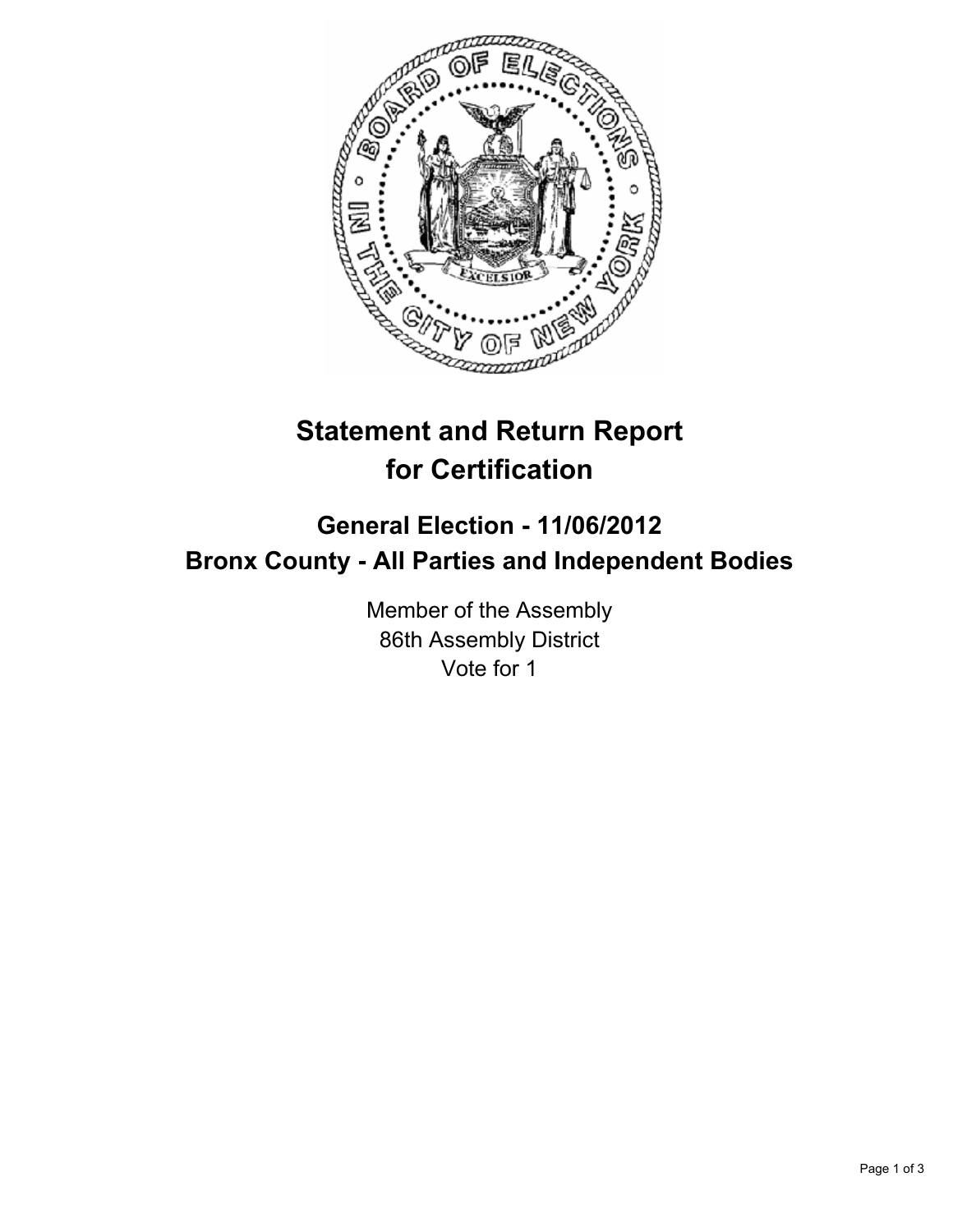

### **Assembly District 86**

| <b>PUBLIC COUNTER</b>                                    | 23,491 |
|----------------------------------------------------------|--------|
| <b>EMERGENCY</b>                                         | 0      |
| ABSENTEE/MILITARY                                        | 427    |
| <b>FEDERAL</b>                                           | 72     |
| <b>SPECIAL PRESIDENTIAL</b>                              | 0      |
| <b>AFFIDAVIT</b>                                         | 3,768  |
| <b>Total Ballots</b>                                     | 27,758 |
| Less - Inapplicable Federal/Special Presidential Ballots | (72)   |
| <b>Total Applicable Ballots</b>                          | 27,686 |
| NELSON L. CASTRO (DEMOCRATIC)                            | 22,801 |
| ANA SANCHEZ (REPUBLICAN)                                 | 698    |
| VHIDIWHATIE DIAMOND (CONSERVATIVE)                       | 145    |
| NELSON L. CASTRO (WORKING FAMILIES)                      | 288    |
| UNATTRIBUTABLE WRITE-IN (WRITE-IN)                       |        |
| <b>Total Votes</b>                                       | 23,933 |
| Unrecorded                                               | 3,753  |